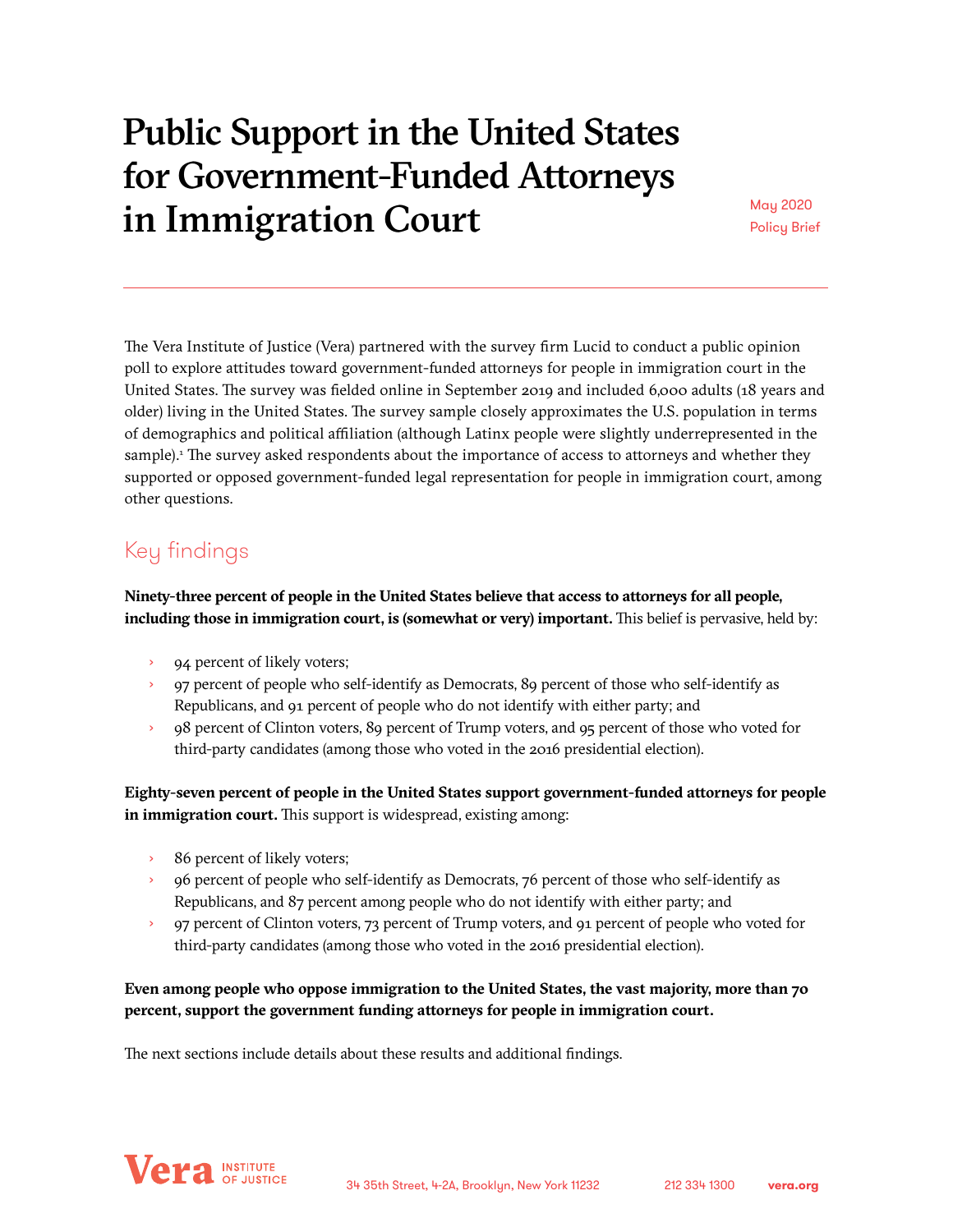# Access to attorneys

In the survey, respondents were randomly assigned to answer either question one or two, below.

- 1. How important is it for all people to have access to an attorney in a court of law?
- 2. How important is it for all people, including people in immigration court, to have access to an attorney in a court of law?

These questions are nearly identical, except that question one asks about access to attorneys in court generally, while question two specifies the inclusion of immigration court. Randomly assigning respondents to answer one question allows for a comparison of attitudes on whether representation in court is a right that people in the United States generally value (in question one) and, separately, whether people hold this belief when people in immigration court are explicitly included (question two). Answer options for both questions are: very important, somewhat important, neither important nor unimportant, somewhat unimportant, and very unimportant. Responses to questions one and two are presented in Figure 1.



# **Key findings from Figure 1:**

- People overwhelmingly believe that access to attorneys is important, and this support remains high when immigration court is explicitly included.
- › People are significantly less likely to believe access to attorneys is important for people in court when immigration court is specified in the question.<sup>2</sup>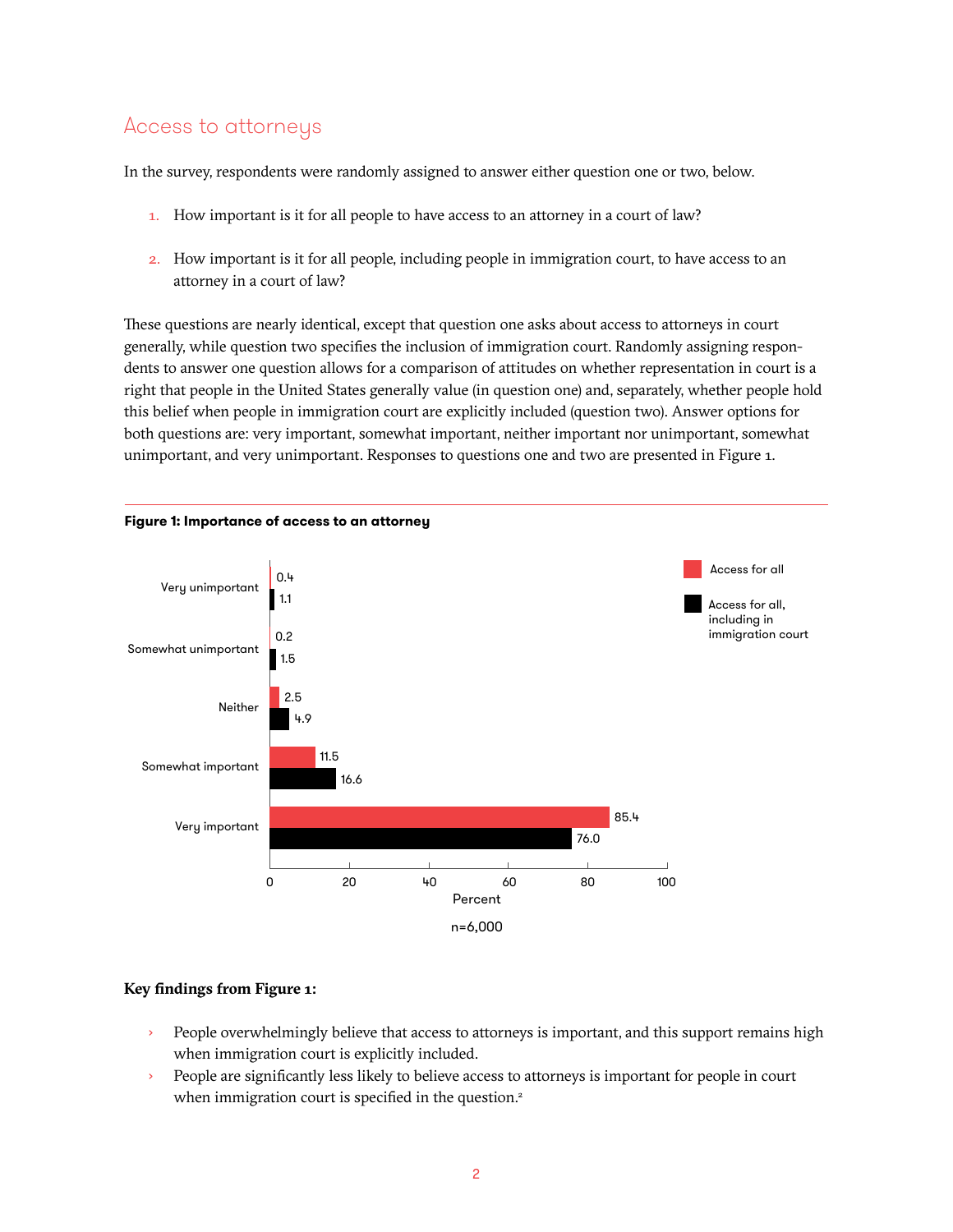- › Nonetheless, the vast majority of people, regardless of which question they answered, believe access to attorneys is important.
- › Ninety-three percent believe access to attorneys is (somewhat or very) important for all people, *including people in immigration court*.
	- More than 3 out of 4 people believe such access is *very* important.

Figure 2 below is analogous to Figure 1 but includes responses only from likely voters. Likely voters are defined as people who reported that they were registered to vote and planned to vote in 2020. Respondents aged 22 years or older were only included if they reported having voted in the 2016 presidential election and recall whom they voted for (those under 22 may not have been old enough to vote in 2016 and were therefore not held to this requirement).<sup>3</sup> Sixty-nine percent of respondents are categorized as likely voters.<sup>4</sup>



### **Key findings from Figure 2:**

- › Likely voters overwhelmingly believe that access to attorneys is important—both in general and in immigration court.
- Ninety-four percent of likely voters believe access to attorneys is (somewhat or very) important for *people in immigration court*.
	- Eighty percent of likely voters believe access to attorneys for people in immigration court is *very* important.
- › Likely voters are significantly less likely to believe access to attorneys is important for people in immigration court than they are when immigrants are not specified in the question.<sup>5</sup>
	- Nonetheless, the vast majority of likely voters, regardless of which question they answered, believe access to attorneys is important.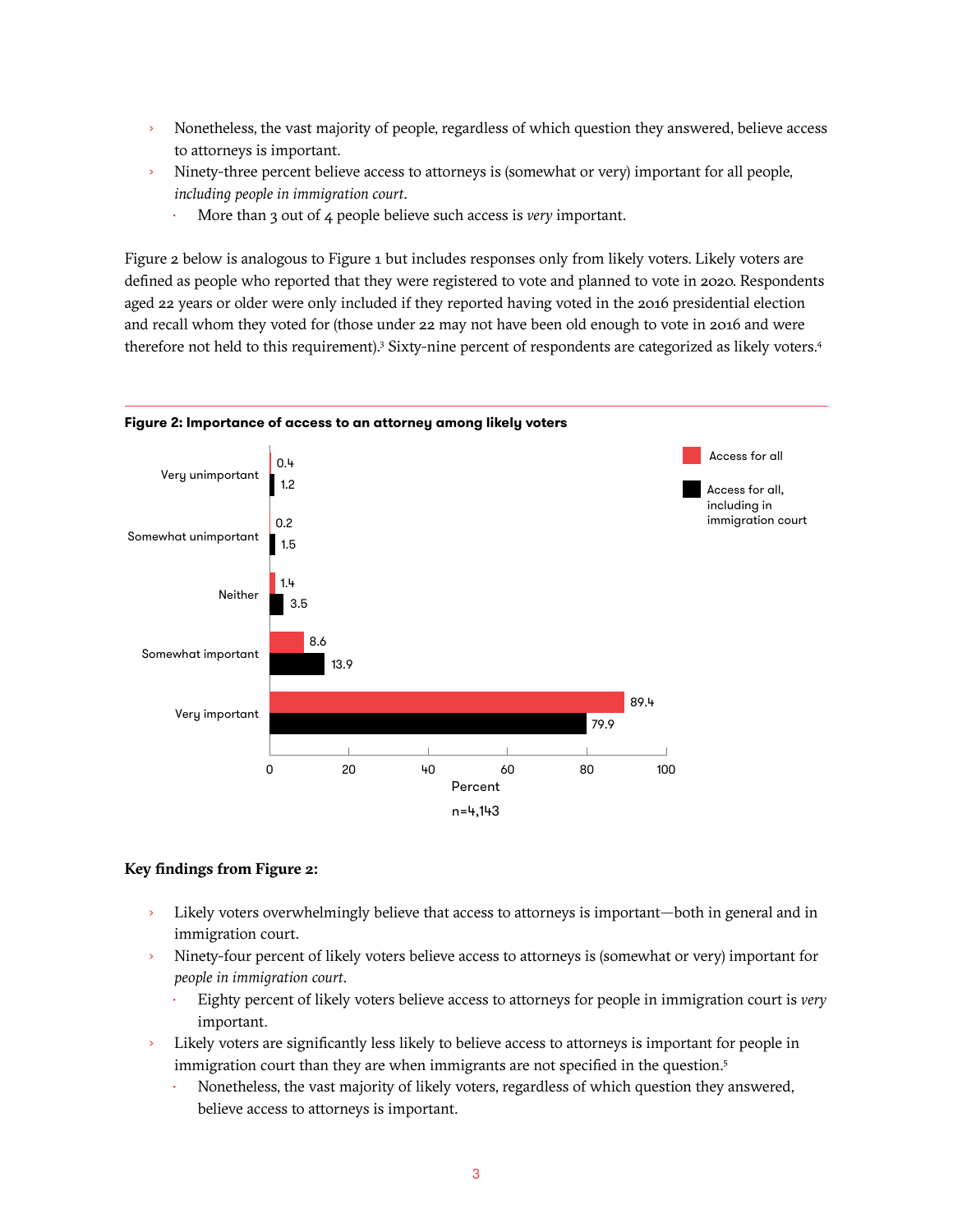The next two graphs plot the percentage of people giving each response by their political party identification (Figure 3) and by their 2016 vote choice (Figure 4). Responses to question one (about access to attorneys for all people) in Figures 3 and 4 appear in the top half of each graph, and answers to question two (about access to attorneys for all people, including people in immigration court) are displayed in the bottom half. Each bar sums to 100 percent.



### **Figure 3: Importance of access to an attorney by party identification**





n=4,519 (1,973 Trump, 2,065 Clinton, and 481 third-party candidate voters). Only those who cast a vote in 2016 are included in Figure 4.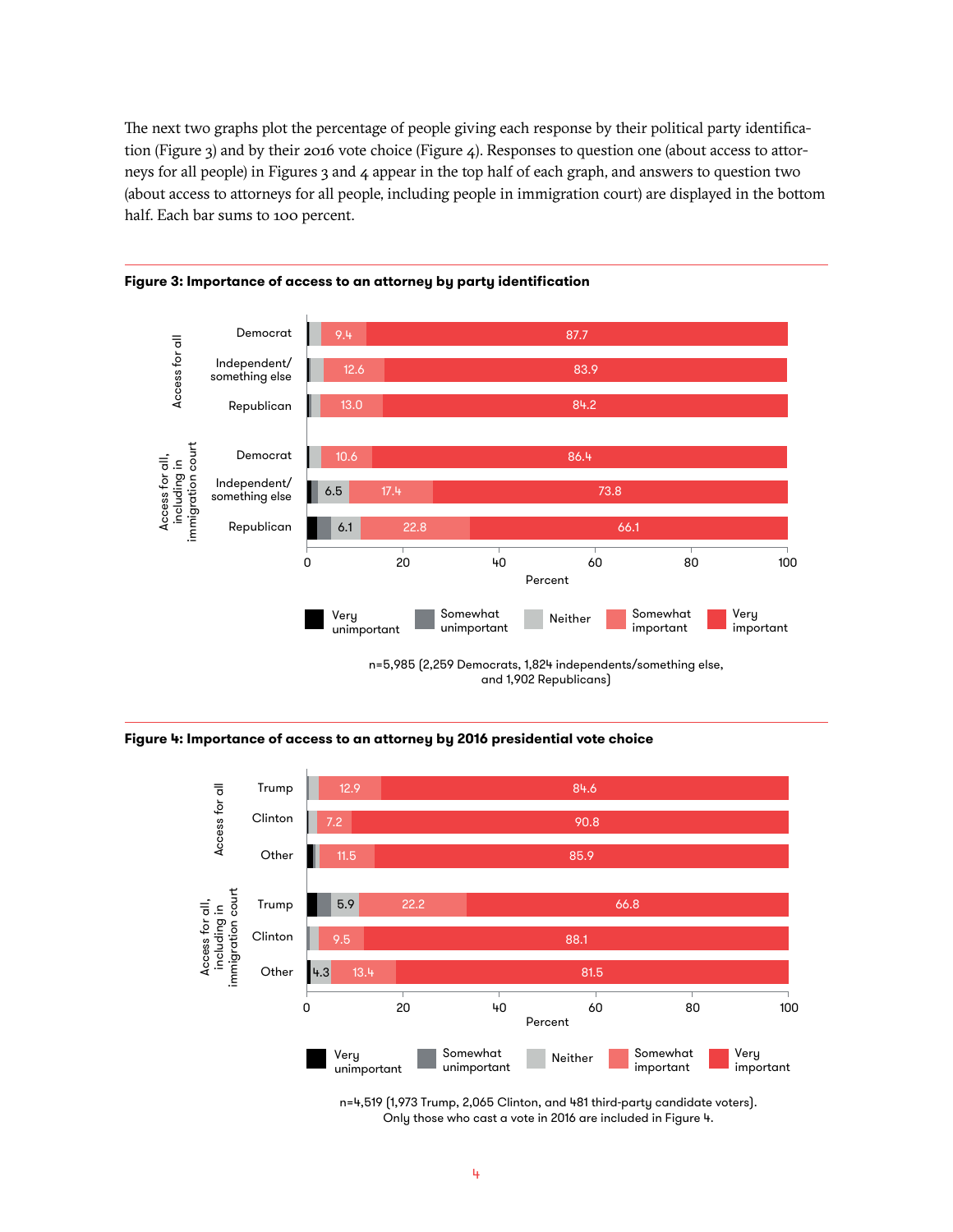## **Key findings from Figures 3 and 4:**

- › Regardless of one's party identification and 2016 presidential vote choice, people overwhelmingly believe that access to attorneys is (somewhat or very) important—both in general and when explicitly including people in immigration court.
- › The majority of people in each group, 66 percent or more, answered *very* important.

# Government-funded attorneys in immigration court

Beyond asking about access to attorneys, the survey also explored attitudes toward government-funded attorneys in immigration court. Two thousand respondents were randomly assigned to answer question three below.

3. Do you support or oppose the government paying for an attorney for everyone who cannot afford one in a court of law, including people in immigration court?

The remaining 4,000 people were randomly assigned to take part in an experiment that explored the effects of various messages on attitudes toward legal representation. These respondents were randomly assigned to one out of 11 possible groups, and each group was presented with a variation to question three. One such group (n=363) was asked question four, below, which allows for an exploration of whether people's attitudes toward government-funded attorneys change when immigrants with criminal convictions are explicitly included. (The full results that include analyses of all 11 messages tested in the experiment are forthcoming in a more expansive report.)

4. Do you support or oppose the government paying for an attorney for everyone who cannot afford one in a court of law, including people in immigration court with criminal convictions?

Answer options for both questions three and four are: strongly support, moderately support, slightly support, slightly oppose, moderately oppose, and strongly oppose. As in the previous section, this section will first display responses to the questions among all respondents (Figure 5), then among likely voters (Figure 6), followed by graphs that display responses by party identification and 2016 vote choice (Figures 7 and 8).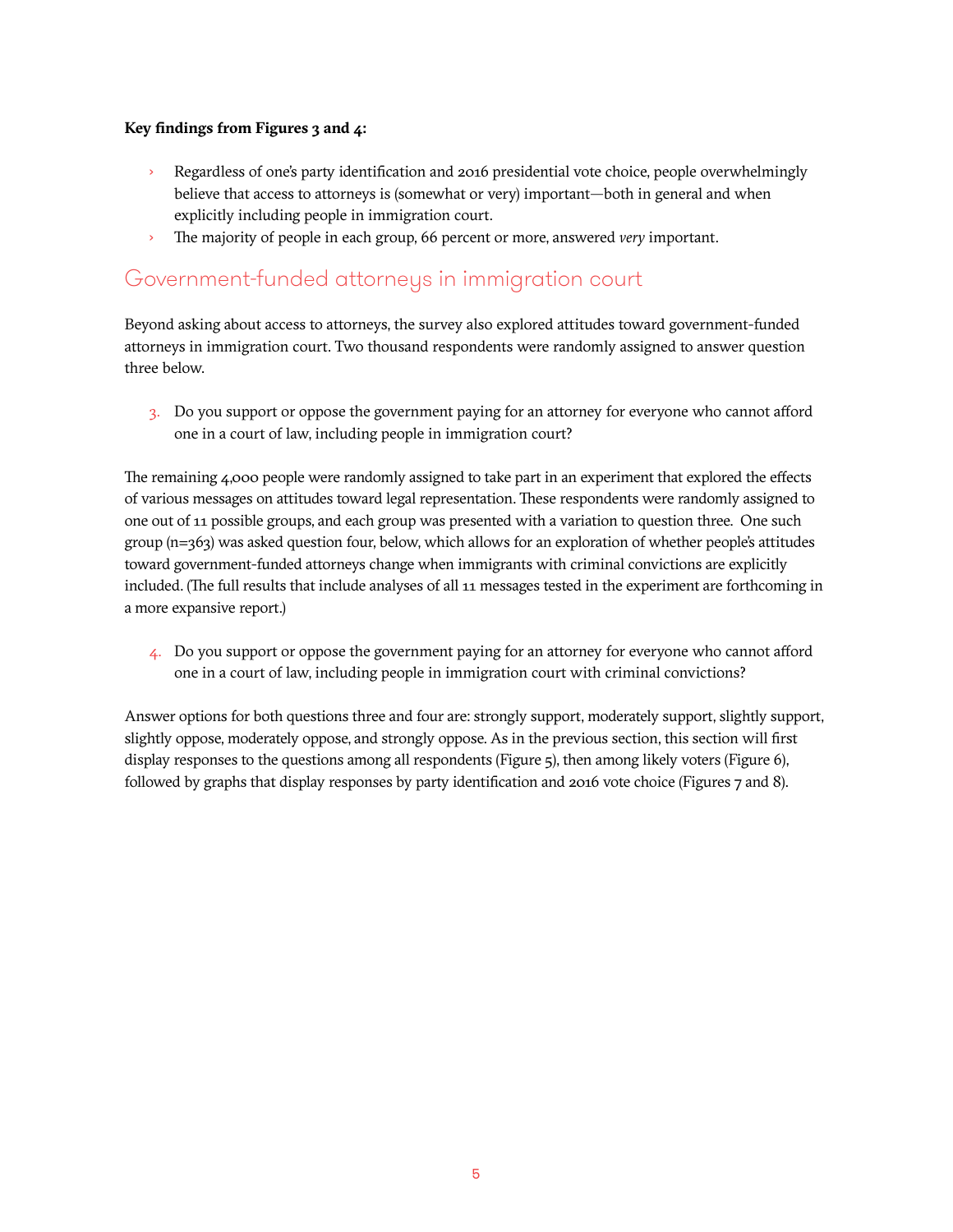

### **Figure 5: Attitudes on government-funded attorneys in immigration court**

### **Key findings from Figure 5:**

- › There is great support in the United States for government-funded attorneys for people in immigration court, including for people with criminal convictions.<sup>6</sup>
- › Eighty-seven percent of people in the United States support government-funded attorneys for people in immigration court.
- › Eighty-six percent support government-funded attorneys for people in immigration court *with criminal convictions*.
- › A majority of people *strongly* support the government paying for attorneys in immigration court, and nearly half express *strong* support for government-funded lawyers for people *with criminal convictions*.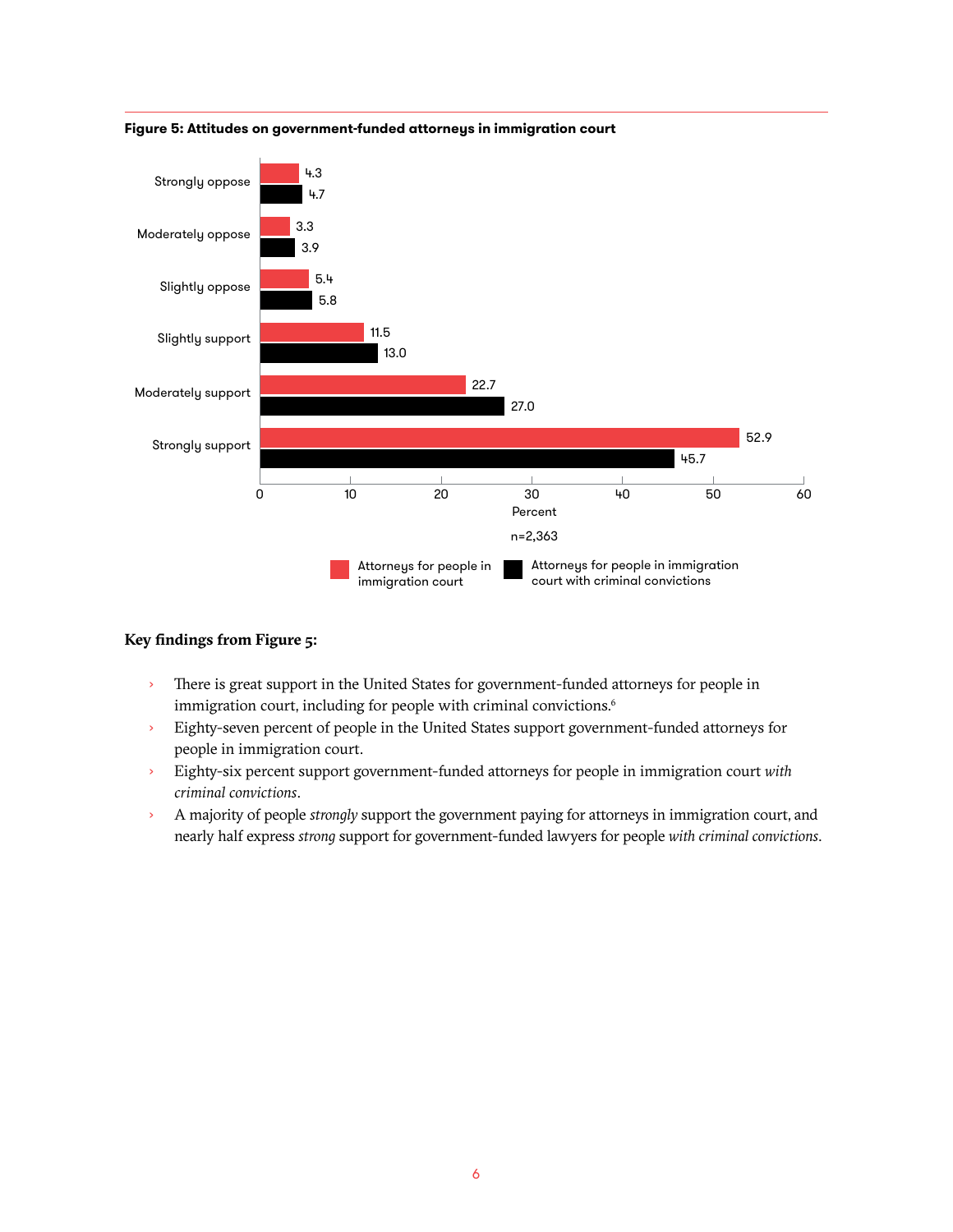

**Figure 6: Attitudes on government-funded attorneys in immigration court among likely voters**

### **Key findings from Figure 6:**

- There is great support among likely voters in the United States for government-funded attorneys for people in immigration court, including for people with criminal convictions.7
- › Eighty-six percent of likely voters support government-funded attorneys for people in immigration court.
- › Eighty-three percent of likely voters support government-funded attorneys for people in immigration court *with criminal convictions*.
- › A majority of likely voters *strongly* support the government paying for attorneys in immigration court, and nearly half express *strong* support for government-funded attorneys for people *with criminal convictions*.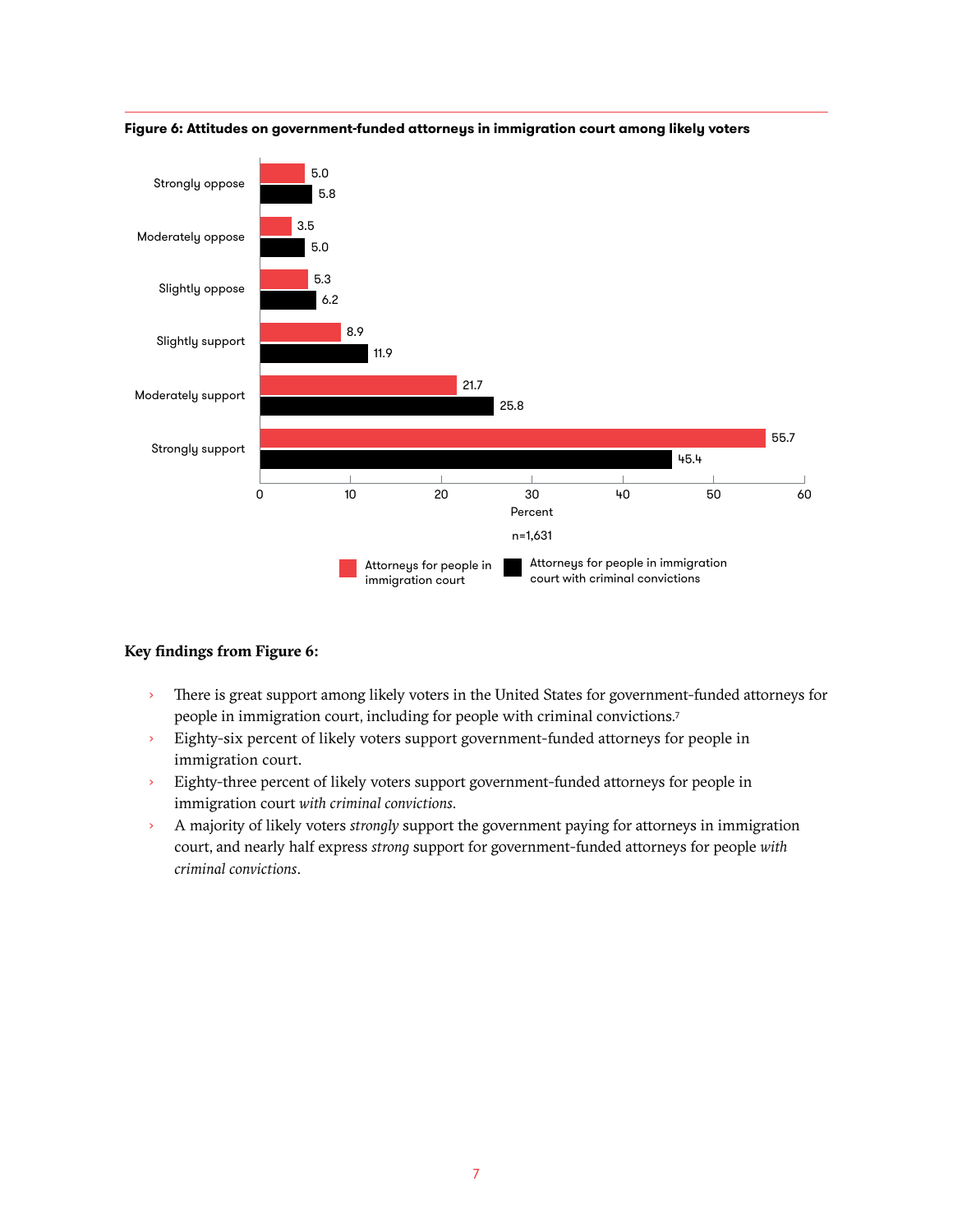

**Figure 7: Attitudes on government-funded attorneys in immigration court by party identification**





n=1,779 (770 Trump, 832 Clinton, and 177 third-party candidate voters). Only those who reported voting in 2016 are included in Figure 8.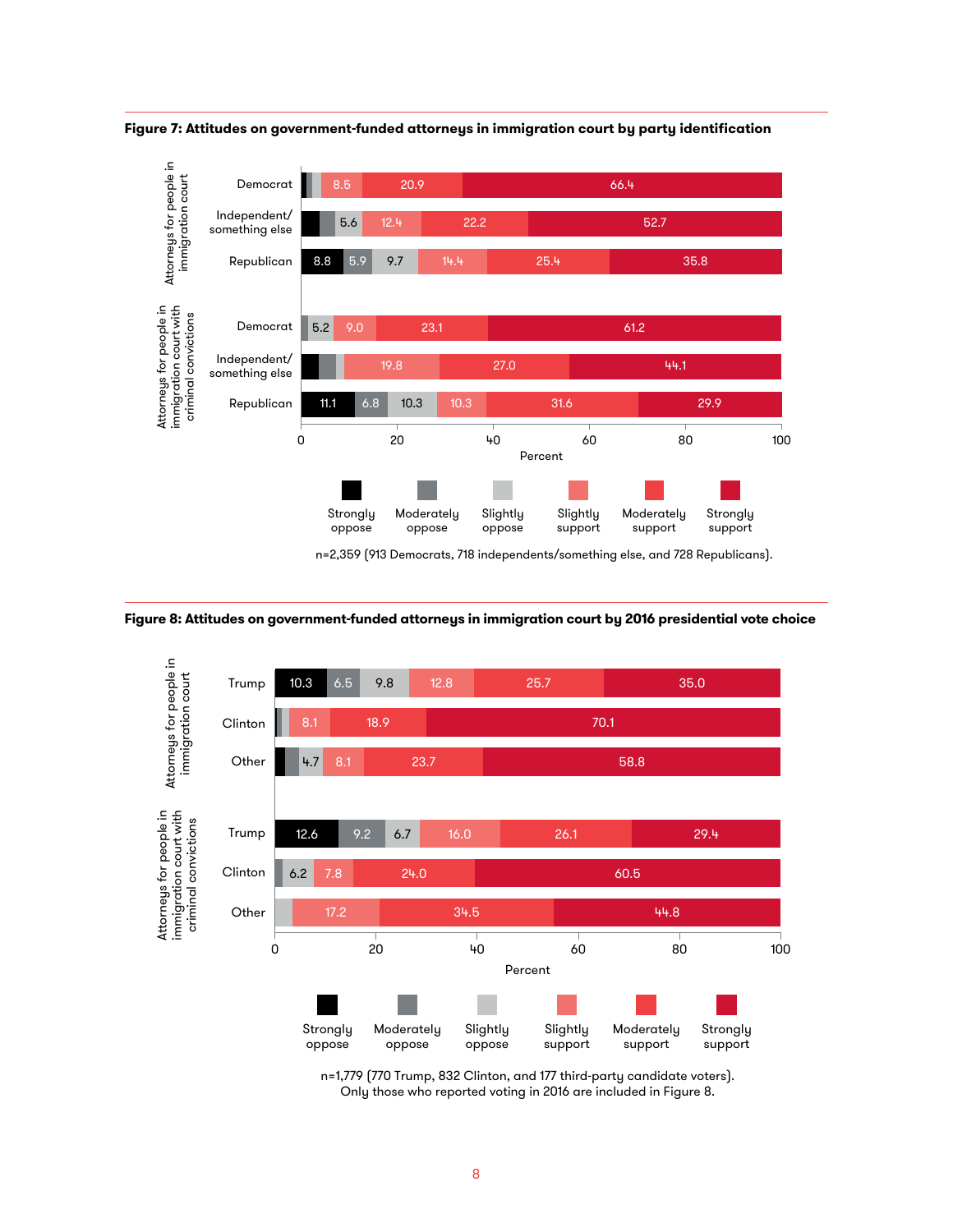### **Key findings from Figures 7 and 8:**

- Regardless of one's party identification and 2016 presidential vote choice, there is tremendous support for government-funded attorneys for people in immigration court, including for people with criminal convictions.
- › Thirty-five percent or more of people across all groups—or more than one in three—*strongly* support government-funded attorneys for people in immigration court.
- › Nearly 30 percent or more of people across all groups *strongly* support government-funded attorneys for people in immigration court, including *people with criminal convictions*.

# Support for government-funded attorneys by general immigration attitudes

The survey included a standard immigration question that researchers have asked across many prominent surveys over many years. Including a standardized question allowed Vera to compare the sample with respondents to other surveys of immigration attitudes. The standard immigration question is:

5. Do you think the number of immigrants from foreign countries who are permitted to come to the United States to live should be increased, decreased, or kept the same as it is now?

Answer options to question five are: increased a lot, increased a moderate amount, increased a little, kept the same as now, decreased a little, decreased a moderate amount, and decreased a lot. Table 1 presents the percent of the Vera/Lucid sample who think immigration to the United States should be increased, decreased, or kept the same. The Vera/Lucid sample appears in the first column of results, and the following columns present percentages of responses across three recent, prominent, national surveys: the American National Election Studies (ANES), Gallup, and the Pew Research Center.<sup>8</sup> The table shows that immigration attitudes among the Vera/Lucid sample are similar to attitudes across other national surveys, where roughly one third of people think immigration should be increased, one third want to decrease immigration, and approximately one-third would like no change to current immigration levels.

| Table 1: Standard immigration question across four surveys |            |      |        |     |  |  |  |
|------------------------------------------------------------|------------|------|--------|-----|--|--|--|
|                                                            | Vera/Lucid | ANES | Gallup | Pew |  |  |  |
| Immigration to the U.S.<br>should be <b>increased</b>      | 38%        | 31%  | 27%    | 32% |  |  |  |
| Immigration to the U.S.<br>should be kept the same         | 32%        | 35%  | 37%    | 38% |  |  |  |
| Immigration to the U.S.<br>should be decreased             | 30%        | 33%  | 35%    | 24% |  |  |  |

### **Table 1: Standard immigration question across four surveys**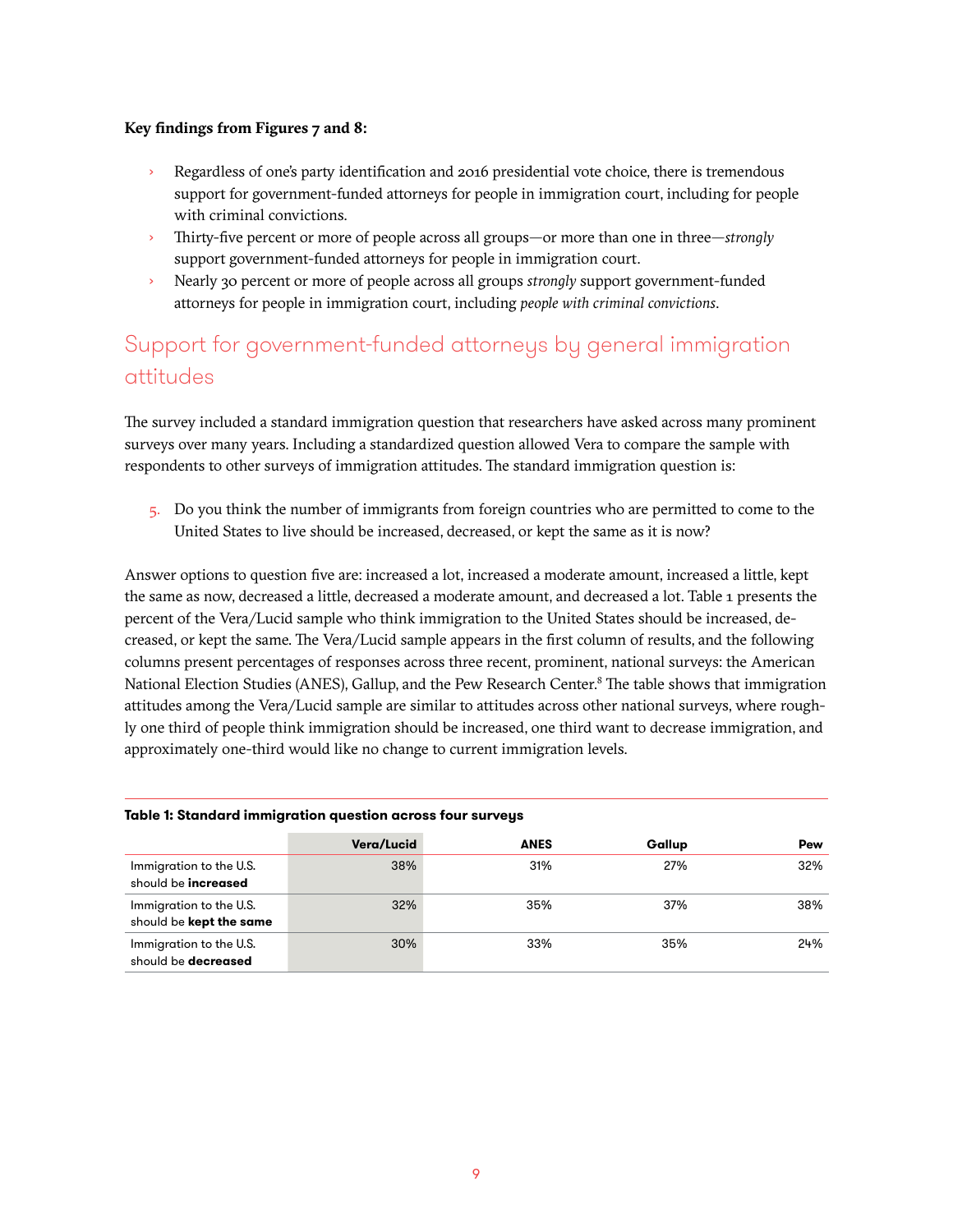Finally, Table 2 shows the percentage of respondents who support government-funded attorneys generally and for immigrants with criminal convictions by their responses to the standard immigration question (question five above).

**Table 2: Support for government-funded attorneys in immigration court by responses to the standard immigration question** 

|                                                       | Percentage supporting government-funded attorneys |                                     |  |
|-------------------------------------------------------|---------------------------------------------------|-------------------------------------|--|
|                                                       | Generally                                         | For those with criminal convictions |  |
| Immigration to the U.S.<br>should be <b>increased</b> | 96%                                               | 97%                                 |  |
| Immigration to the U.S.<br>should be kept the same    | 90%                                               | 89%                                 |  |
| Immigration to the U.S.<br>should be <b>decreased</b> | 72%                                               | 70%                                 |  |
|                                                       |                                                   |                                     |  |

n=2,355

### **Key findings from Table 2:**

› Even among people who oppose immigration to the United States, 70 percent or more support the government paying for attorneys in immigration court, including for people with criminal convictions.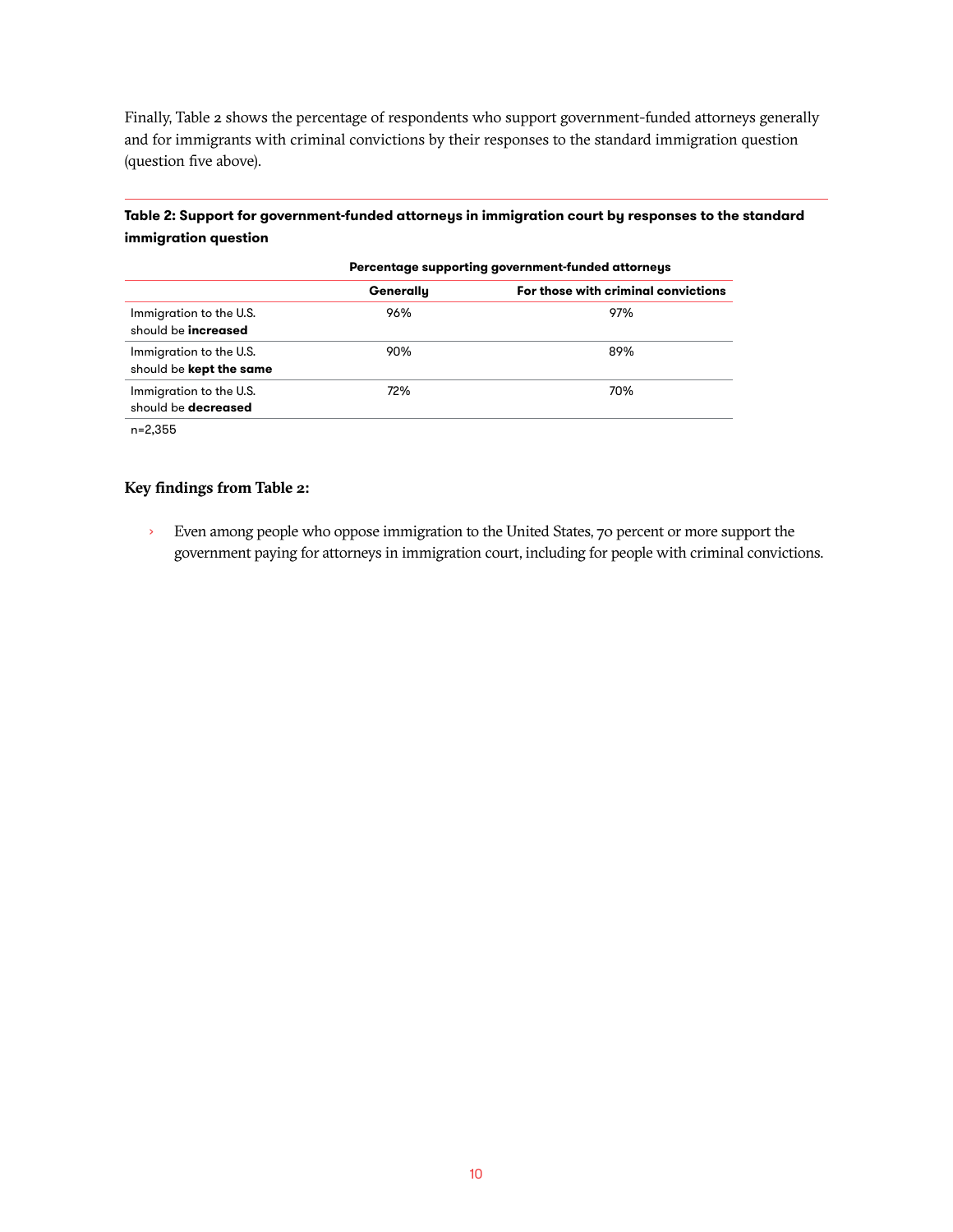### **Endnotes**

- 1 See the appendix available at [https://www.vera.](https://www.vera.org/publications/taking-the-pulse) [org/publications/taking-the-pulse](https://www.vera.org/publications/taking-the-pulse) to see how the characteristics of survey respondents compare to the U.S. population.
- 2 A t-test that compares mean responses to questions one and two reveals a significant difference (*p*=0.000). In the t-test, responses are coded to range from 0 (very unimportant) to 1 (very important).
- 3 For discussions of how to measure likely voters in surveys, see Scott Keeter and Ruth Igielnik, *Can likely voter models be improved?* (Washington, DC: Pew Research Center, 2016), [https://www.pewresearch.](https://www.pewresearch.org/methods/2016/01/07/can-likely-voter-models-be-improved/) [org/methods/2016/01/07/can-likely-voter-models-be](https://www.pewresearch.org/methods/2016/01/07/can-likely-voter-models-be-improved/)[improved/](https://www.pewresearch.org/methods/2016/01/07/can-likely-voter-models-be-improved/); and Michael Dimock et al., Pew Research Center, "A Voter Validation Experiment: Screening for Likely Voters in Pre-election Surveys," (A paper presented at the 56th Annual American Association for Public Opinion Research Conference, Montreal, Quebec, Canada, March 17-20, 2001), [https://assets.pewresearch.](https://assets.pewresearch.org/wp-content/uploads/sites/5/2001/05/12.pdf) [org/wp-content/uploads/sites/5/2001/05/12.pdf](https://assets.pewresearch.org/wp-content/uploads/sites/5/2001/05/12.pdf).
- For reference, 61 percent of the U.S. citizen voting-age population (VAP) voted in the 2016 presidential election, and 62 percent of the citizen VAP voted in 2012 (see Figure 1 here: [https://www.census.gov/newsroom/](https://www.census.gov/newsroom/blogs/random-samplings/2017/05/voting_in_america.html) [blogs/random-samplings/2017/05/voting\\_in\\_america.](https://www.census.gov/newsroom/blogs/random-samplings/2017/05/voting_in_america.html) [html\)](https://www.census.gov/newsroom/blogs/random-samplings/2017/05/voting_in_america.html). The Vera/Lucid sample estimates a slightly higher percentage of likely voters than have turned out in recent elections. This means that the Vera/Lucid sample may overestimate likely voters. Alternatively, the Vera/Lucid likely voter estimate may be reflecting real voter intentions, indicating that there will be an increase in 2020 voting turnout rates.
- 5 A t-test that compares mean responses to questions one and two among likely voters reveals a significant difference (*p*=0.000). In the t-test, responses are coded to range from 0 (very unimportant) to 1 (very important).
- 6 A t-test that compares mean responses to questions three and four reveals no significant difference between the two (*p*=0.105). This means that people are answering the two questions similarly, suggesting they are just as supportive for lawyers for immigrants with criminal convictions as they are for immigrants in general. In the t-test, responses are coded to range from 0 (strongly oppose) to 1 (strongly support).
- 7 A t-test that compares mean responses to questions three and four among likely voters reveals a significant difference in responses between the two questions (*p*=0.023). This means that likely voters are more supportive of lawyers in immigration court generally than they are when people with criminal convictions are explicitly mentioned in the question. Nonetheless, support is quite high across the board, regardless of which question respondents answered. In the t-test, responses are coded to range from 0 (strongly oppose) to 1 (strongly support).
- 8 See American National Election Studies, "2018 Pilot Study," [https://electionstudies.org/data-center/2018](https://electionstudies.org/data-center/2018-pilot-study/) [pilot-study/;](https://electionstudies.org/data-center/2018-pilot-study/) Gallup, "Immigration," (2 percent of Gallup respondents are coded as "no opinion"), [https://](https://news.gallup.com/poll/1660/immigration.aspx) [news.gallup.com/poll/1660/immigration.aspx;](https://news.gallup.com/poll/1660/immigration.aspx) and Pew Research Center, "Shifting Public Views on Legal Immigration Into the U.S.," (Washington, DC: Pew Research Center, June 28, 2018), [https://www.people](https://www.people-press.org/2018/06/28/shifting-public-views-on-legal-immigration-into-the-u-s/)[press.org/2018/06/28/shifting-public-views-on-legal](https://www.people-press.org/2018/06/28/shifting-public-views-on-legal-immigration-into-the-u-s/)[immigration-into-the-u-s/](https://www.people-press.org/2018/06/28/shifting-public-views-on-legal-immigration-into-the-u-s/).

#### **For more information**

© 2020 Vera Institute of Justice. All rights reserved.

The Vera Institute of Justice is a justice reform change agent. Vera produces ideas, analysis, and research that inspire change in the systems people rely upon for safety and justice, and works in close partnership with government and civic leaders to implement it.

Requests for additional information about this report should be directed to Lucila Figueroa at lfigueroa@vera.org.

Vera is currently pursuing core priorities of ending the misuse of jails, transforming conditions of confinement, and ensuring that justice systems more effectively serve America's increasingly diverse communities. For more information, visit www.vera.org.

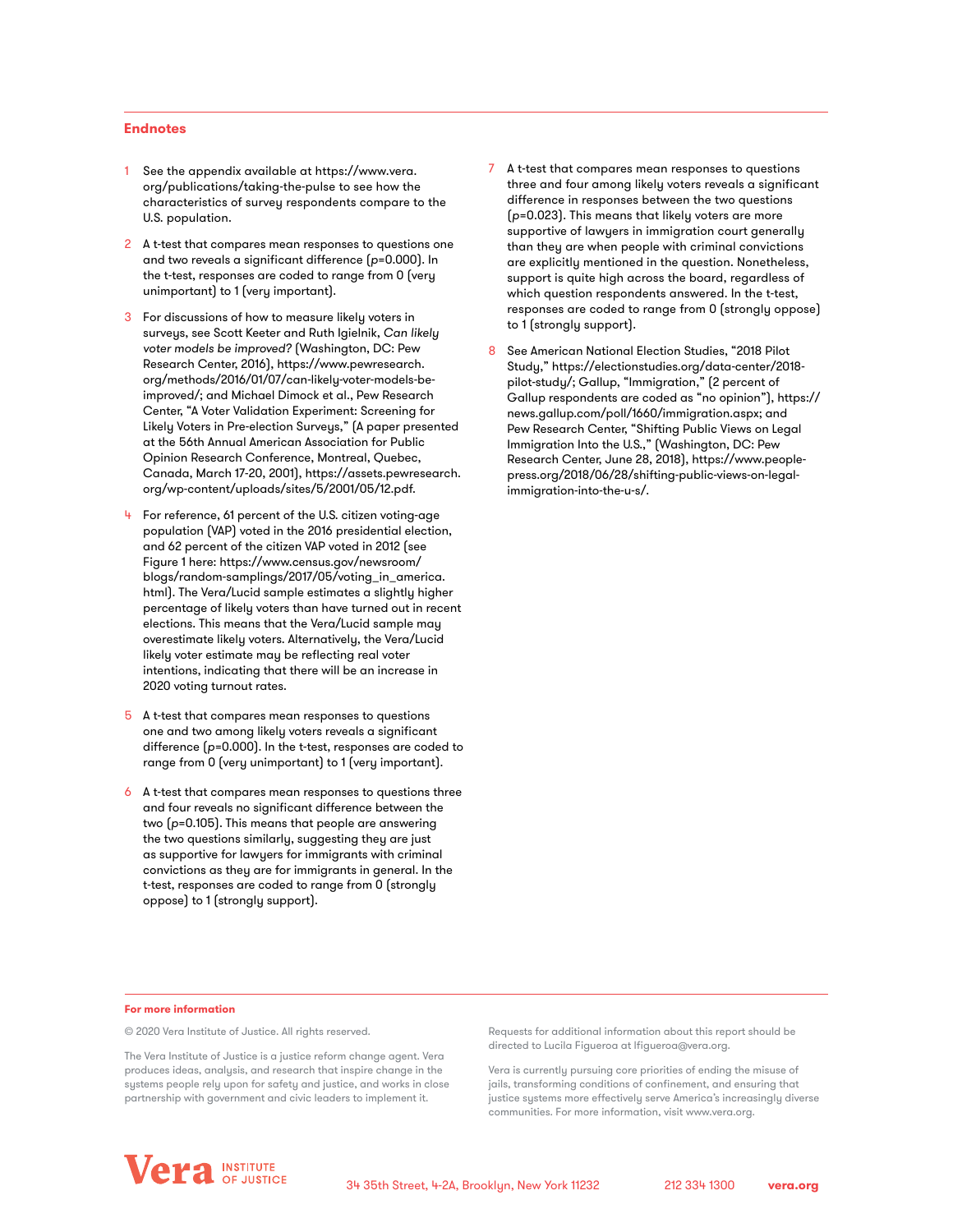# Public Support in the United States for Government-Funded Attorneys in Immigration Court: **Technical Appendix** May 2020

In September 2019, Vera partnered with the survey firm Lucid to conduct an online opinion poll among 6,000 adults (18 years and older) living in the United States. The sample closely approximates the U.S. population in terms of demographics and political affiliation, as shown in the table below.<sup>1</sup> Each row displays the percentage of the sample or population that falls within each category. For example, the first row of results shows that 43.7 percent of the Vera/Lucid sample voted for Donald Trump in the 2016 presidential election, compared to 46.1 percent of the U.S. population (among those who voted).

| <b>Selected Demographics</b>        | Vera/Lucid Sample | <b>U.S. Population</b> |
|-------------------------------------|-------------------|------------------------|
| 2016 Vote <sup>®</sup>              |                   |                        |
| Trump                               | 43.7%             | 46.1%                  |
| Clinton                             | 45.7%             | 48.2%                  |
| Other                               | 10.6%             | 5.7%                   |
| Age                                 |                   |                        |
| $18 - 24$                           | 12.1%             | 12.6%                  |
| $25 - 34$                           | 17.7%             | 17.8%                  |
| $35 - 44$                           | 17.1%             | 16.4%                  |
| $45 - 54$                           | 18.3%             | 17.4%                  |
| $55 - 64$                           | 16.5%             | 16.5%                  |
| $65+$                               | 18.4%             | 19.3%                  |
| Country of birth                    |                   |                        |
| <b>United States</b>                | 93.9%             | 86.6%                  |
| Another country                     | 6.1%              | 13.4%                  |
| <b>Educational attainment</b>       |                   |                        |
| Less than high school               | 2.8%              | 12.8%                  |
| High school graduate/G.E.D.         | 18.4%             | 27.7%                  |
| Some college/AA/vocational training | 35.6%             | 31.2%                  |
| Bachelor's degree or more           | 43.3%             | 28.4%                  |
|                                     |                   |                        |

### **Vera/Lucid Sample Compared to the U.S. Population**

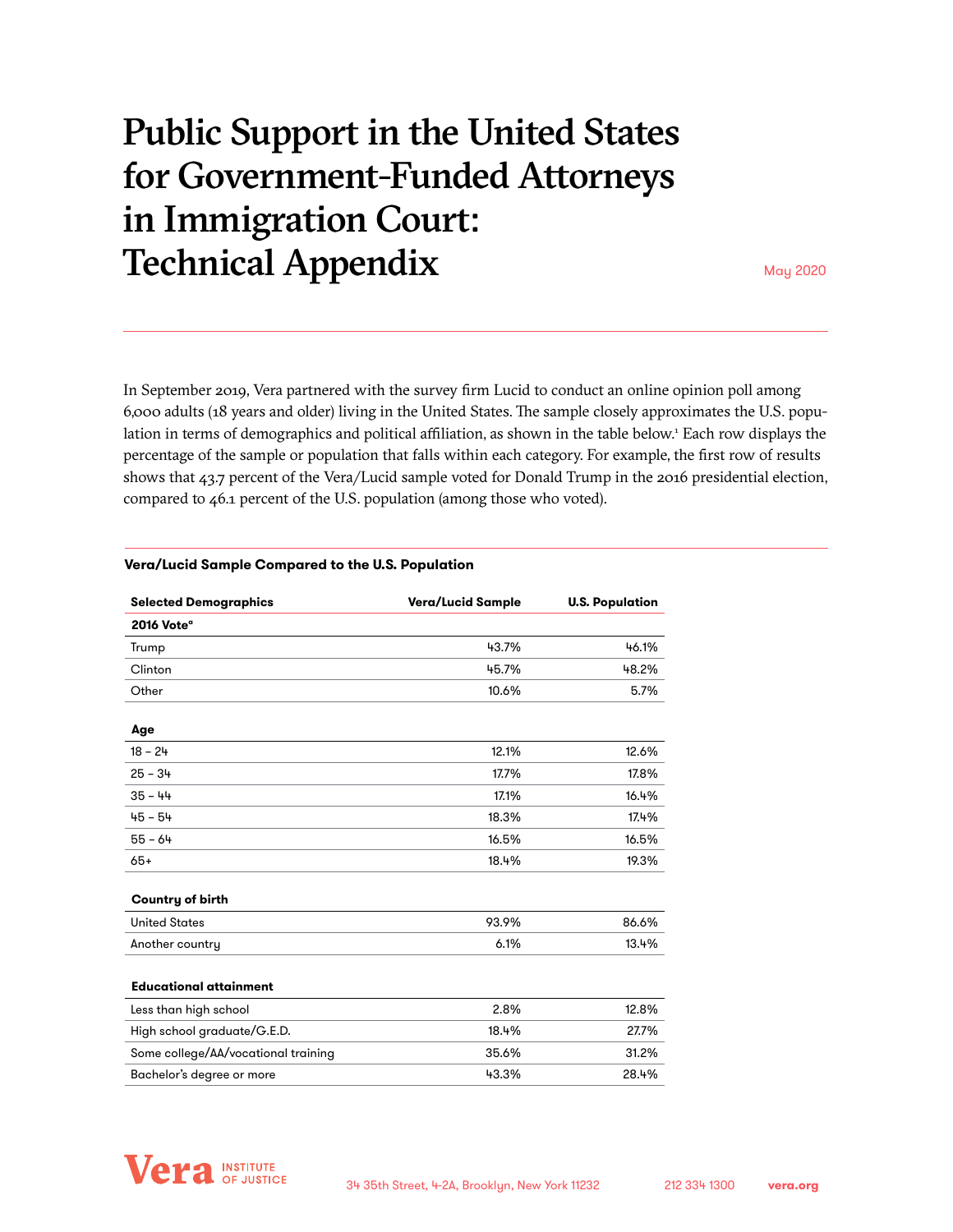## **Vera/Lucid Sample Compared to the U.S. Population (continued)**

| <b>Selected Demographics</b>              | Vera/Lucid Sample | <b>U.S. Population</b> |
|-------------------------------------------|-------------------|------------------------|
| <b>Employment status</b> <sup>b</sup>     |                   |                        |
| Employed                                  | 62.0%             | 61.0%                  |
| Unemployed                                | 8.5%              | 3.5%                   |
| <b>Gender</b> <sup>c</sup>                |                   |                        |
| Female                                    | 51.6%             | 50.8%                  |
| Male                                      | 48.2%             | 49.2%                  |
| Other gender identity                     | 0.2%              |                        |
| Household incomed                         |                   |                        |
| Less than \$25,000                        | 16.4%             | 21.4%                  |
| \$25,000 - \$49,999                       | 22.8%             | 22.5%                  |
| \$50,000 - \$74,999                       | 19.6%             | 17.7%                  |
| \$75,000 - \$99,999                       | 13.7%             | 12.3%                  |
| \$100,000 - \$149,999                     | 15.4%             | 14.1%                  |
| \$150,000 - \$199,999                     | 6.2%              | 5.8%                   |
| \$200,000+                                | 5.8%              | 6.3%                   |
| Ideology                                  |                   |                        |
| Liberal                                   | 36.0%             | 26.0%                  |
| Moderate                                  | 28.7%             | 35.0%                  |
| Conservative                              | 35.4%             | 35.0%                  |
| Party                                     |                   |                        |
| Democrat                                  | 37.7%             | 31.0%                  |
| Independent/something else                | 30.5%             | 38.0%                  |
| Republican                                | 31.8%             | 29.0%                  |
| Race/ethnicity <sup>e</sup>               |                   |                        |
| American Indian or Alaska Native          | 2.2%              | 1.7%                   |
| Asian                                     | 6.2%              | 6.3%                   |
| Black                                     | 12.6%             | 13.9%                  |
| Hispanic or Latino/a                      | 8.7%              | 17.6%                  |
| Middle Eastern or North African           | 0.5%              |                        |
| Native Hawaiian or other Pacific Islander | 0.7%              | 0.4%                   |
| White                                     | 74.1%             | 75.7%                  |
| Region                                    |                   |                        |
| Midwest                                   | 21.0%             | 21.1%                  |
| Northeast                                 | 18.2%             | 17.5%                  |
| South                                     | 37.1%             | 37.7%                  |
| West                                      | 23.6%             | 23.6%                  |
|                                           |                   |                        |